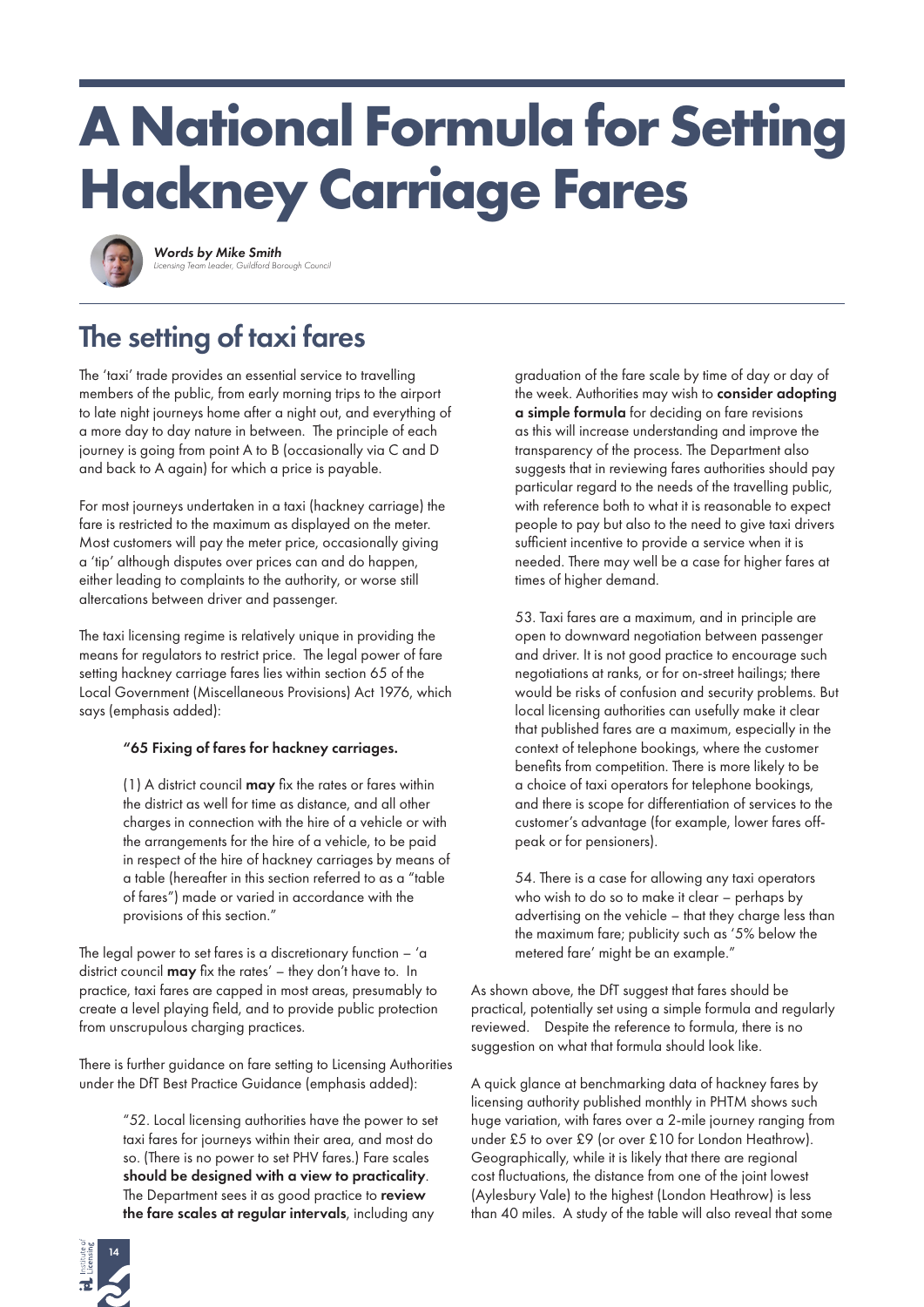licensing authorities have not reviewed their fares for several years (some since 2007). Surely there is scope for more consistency for the public and taxi industry.

In my own area, it is widely known that Guildford's decision to reduce fares in 2016 was challenged by way of judicial review. The formula used in Guildford was subject to significant scrutiny as a result of the JR and sharing that experience may assist other licensing authorities in their own work on fare setting in light of the DfT Best Practice Guidance.

In 2011 Guildford's Licensing Committee instructed officers to establish an objective formula / methodology for fare setting. This followed years of fare setting following discussion with trade representatives, with no structured support / methodology behind it.

The starting point was the London Cost Index, followed by nearly two years of discussion with the trade and external audit to develop a formula which was approved by the Council's Executive in 2013. The methodology was subsequently used to calculate fares in 2013 and again in 2015. In 2015 however, the formula indicated that fares should reduce due to falls in motoring costs. At the same time, Guildford was consulting on potential changes to its licensing policy, which would result in additional costs relating to taxi livery and driver training. As a result, the decision was taken not to alter fares at that time.

Once the new policy was adopted, a further review of taxi fares was instigated in consultation with the trade on the data used to calculate fares. The review of the costs of running a taxi in Guildford was considered by the Executive in 2016, culminating in the production of a new (reduced) table of fares which was consulted upon, approved, and subsequently challenged.

### The Guildford Fare Calculator

The Guildford Fare Calculator was approved by the Council's Executive in 2013 and subsequently reviewed in 2016. It takes into account the costs of running a licensed vehicle together with average salaries in Guildford, and enables fares to be calculated at a rate which will allow drivers to cover costs and earn the Guildford average salary over time (based on the average vehicle mileage).

This procedure sets out the process used for calculating taxi fares and other charges, which includes a methodology (a

### **Conclusion**

Guildford's formula for fare setting has stood the tests of legal challenge and time. It provides the means of setting and reviewing fares in a structured, transparent and methodical way. The formula will work equally well for other areas and a more consistent approach would benefit all parties. This article sets out the detailed explanation of a methodology which is easily computed in its spreadsheet



The legal challenge was reported on elsewhere at the time. It essentially failed as the Judge found that the Council had set a robust methodology for calculating fares, had gone to great lengths to consult with the trade about the data and running costs to be inputted into the formula, and despite sending over 260 consultations, received less than a handful of partially completed replies. Judge, John Howell QC, said in his judgement that: *'operators of hackney carriages in Guildford have only themselves to blame for not submitting sufficient reliable evidence on such costs in the two consultations that the Borough Council conducted.'*

process that sets out relevant cost factors); calculator (an excel spreadsheet containing the formula for calculating the fares), and table of fares (setting out the maximum permitted charges for each journey).

The procedure also sets out the factors used when calculating the costs associated with operating a taxi in Guildford. The values of these may change each year and are reviewed accordingly as set out in Guildford's fare setting procedure, or sooner if deemed appropriate.

format. Guildford's spreadsheet could easily provide a universal formula with inputted values being adjusted for local circumstances and information to calculate fares.

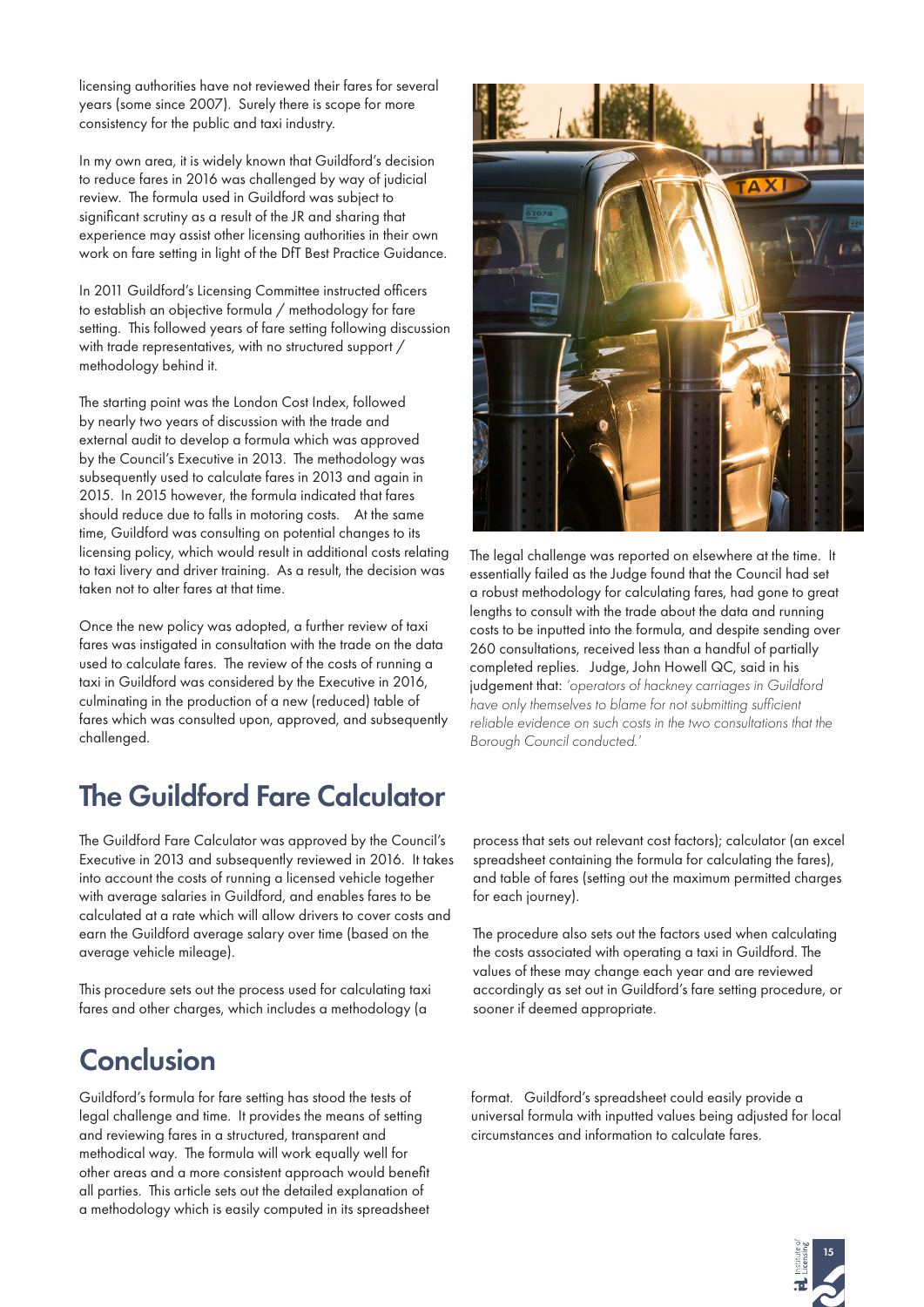| Guildford Taxi Fares Calculator |                |                                                  |                   |                                     |                                       |                                                      |                     |       |
|---------------------------------|----------------|--------------------------------------------------|-------------------|-------------------------------------|---------------------------------------|------------------------------------------------------|---------------------|-------|
|                                 | <b>ITEM</b>    | Average Running Costs per Vehicle                | <b>Flag Drop</b>  | <b>ITEM</b>                         | <b>Enter Values in the Pink Boxes</b> |                                                      |                     |       |
|                                 | $\mathbf{1}$   | <b>Average Annual Salary</b>                     | Item 1            | T1 3.00                             | A                                     | Average Annual Salary                                | Item A              |       |
|                                 |                | Equals Item A                                    |                   |                                     |                                       |                                                      |                     |       |
|                                 | $\overline{2}$ | <b>Average Running Costs</b>                     | Item 2            | T2 3.50                             | B                                     | Costs of Running Diesel Car (per mile)               | Item B              |       |
|                                 |                | Items $(B \times E) + (C + D + G + H + I)$       |                   |                                     |                                       |                                                      |                     |       |
|                                 | 3              | <b>Total Running Costs</b>                       | Item <sub>3</sub> | T <sub>3</sub><br>6.00              | $\mathbf{C}$                          | <b>Additional Allowance for Insurance</b>            | Item C              |       |
|                                 |                | Item $1 +$ Item $2$                              |                   |                                     |                                       |                                                      |                     |       |
|                                 | 4              | <b>Average Live Mileage</b>                      | Item 4            | T4 4.00                             | D                                     | Annual Cost of Hackney Carriage Licence              | Item D              |       |
|                                 |                | $($ ltem $E -$ ltem $F$ )                        |                   |                                     |                                       |                                                      |                     |       |
|                                 | 5              | Cost per mile                                    | Item 5            |                                     | Ε                                     | Annual Average Mileage                               | Item E              |       |
|                                 |                | (Item $3 \div$ Item 4)                           |                   |                                     |                                       |                                                      |                     |       |
|                                 | 6              | <b>Total Charge per Mile</b>                     | Item $6(a)$       | Item $6(b)$                         | F                                     | Dead Mileage<br>Item F1 %                            | Item F <sub>2</sub> |       |
|                                 |                | Item $3 - ($ Item $K \times$ Item $T1) -$ Item 4 |                   |                                     |                                       |                                                      |                     |       |
|                                 |                |                                                  |                   |                                     | G                                     | <b>Annual Station Rank Fee</b>                       | Item G              |       |
|                                 |                | Charge for each distance unit is                 | Tariff 1          | <b>Tariff 2</b>                     |                                       |                                                      |                     |       |
|                                 |                |                                                  |                   |                                     | н                                     | Additional Cost of driver's licence (pro-rata)       | Item H              |       |
|                                 | $\overline{7}$ | Item L<br>Yards $=$                              | Item $7(a)$       | Item 7(b)<br>pence                  |                                       |                                                      |                     |       |
|                                 |                | (Item $6 \div$ Units per mile)                   |                   |                                     |                                       | <b>Additional Policy Costs</b>                       | Item I              |       |
|                                 |                |                                                  |                   |                                     |                                       |                                                      |                     |       |
|                                 | 8              | Charge for time per unit                         | Item $8(a)$       | Seconds <sup>1</sup><br>Item $8(b)$ | J                                     | <b>Typical Journey Distance (miles)</b>              | Item J              |       |
|                                 |                |                                                  |                   |                                     |                                       |                                                      |                     |       |
|                                 | 9              | Each passenger in excess of one                  | Item 9            |                                     | κ                                     | Average number of journeys                           | Item K              |       |
|                                 |                |                                                  |                   |                                     |                                       |                                                      |                     |       |
|                                 | 10             | <b>Soiling Charge</b>                            | Item 10           |                                     | L                                     | Distance Unit = Unit Charge X (1760/charge per mile) | Item L              | Yard: |
|                                 |                |                                                  |                   |                                     |                                       |                                                      |                     |       |
|                                 |                |                                                  |                   |                                     | M                                     | Units per mile (1760 / Unit Distance)                | <b>Item M</b>       |       |
|                                 |                |                                                  |                   |                                     |                                       |                                                      |                     |       |
|                                 |                |                                                  |                   |                                     | N                                     | Charge per unit                                      | <b>Item N</b>       | Penc  |
|                                 |                |                                                  |                   |                                     |                                       |                                                      |                     |       |



#### **Average Annual Salary (Item 1)**

Using ONS data in its 'Annual Survey of Hours and Earning (ASHE), Guildford identify an appropriate level of remuneration for taxi drivers in the area.

#### **Average Running Costs per vehicle (Item 2)**

Working out the costs of running a taxi is not straightforward. Taxis come in many shapes and sizes, with different makes, models and specifications of vehicles, different age and emission policies, different maintenance and testing standards, and regional variations between costs. As such, it impossible to cater for every variation.

Guildford began by using the Automobile Association (The AA) 'Running

Cost' values contained in the annual motoring costs report that are relevant to a new diesel vehicle within the £26,000 to £36,000 price bracket because the majority of licensed taxis use diesel fuel and fall within this price bracket when new.

The AA divides the cost of running a car into charges and costs as follows:

Standing charges:

- depreciation
- cost of capital
- annual cost of insurance
- cost of road tax
- cost of breakdown cover